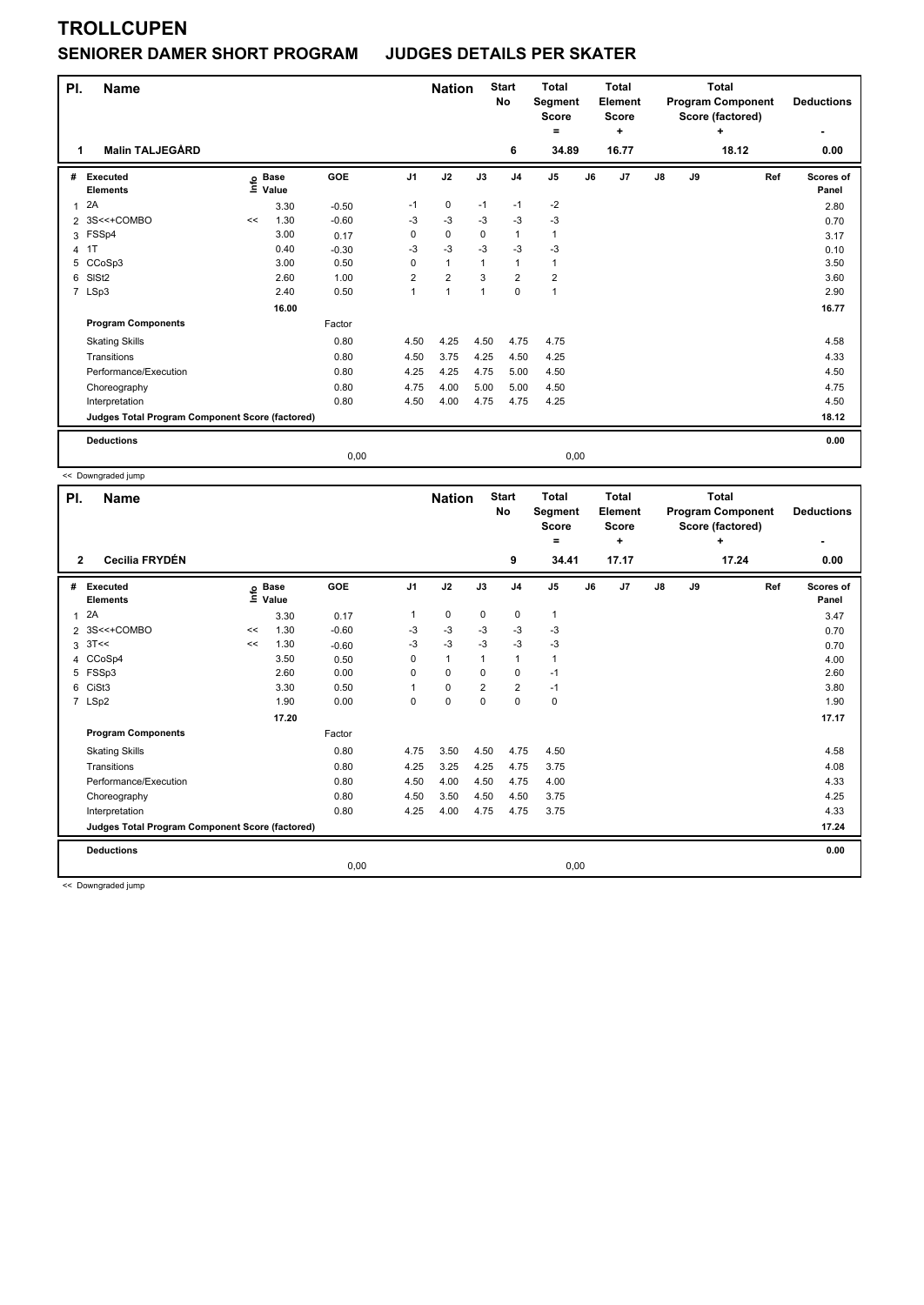#### **SENIORER DAMER SHORT PROGRAM JUDGES DETAILS PER SKATER**

| PI. | <b>Name</b>                                     |       |                            |         |                | <b>Nation</b> |                | <b>Start</b><br><b>No</b> | <b>Total</b><br>Segment<br><b>Score</b><br>= |      | <b>Total</b><br><b>Element</b><br><b>Score</b><br>÷ |            | <b>Total</b><br><b>Program Component</b><br>Score (factored) | <b>Deductions</b> |                    |
|-----|-------------------------------------------------|-------|----------------------------|---------|----------------|---------------|----------------|---------------------------|----------------------------------------------|------|-----------------------------------------------------|------------|--------------------------------------------------------------|-------------------|--------------------|
| 3   | Sofia GÖRANSSON                                 |       |                            |         |                |               |                | 4                         | 32.80                                        |      | 17.80                                               |            |                                                              | 15.00             | 0.00               |
| #   | Executed<br><b>Elements</b>                     |       | e Base<br>⊑ Value<br>Value | GOE     | J <sub>1</sub> | J2            | J3             | J <sub>4</sub>            | J5                                           | J6   | J7                                                  | ${\sf J8}$ | J9                                                           | Ref               | Scores of<br>Panel |
| 1   | 2A                                              |       | 3.30                       | 0.00    | $\mathbf 0$    | $\mathbf 0$   | $\mathbf 0$    | 0                         | $\pmb{0}$                                    |      |                                                     |            |                                                              |                   | 3.30               |
|     | 2 LSp3                                          |       | 2.40                       | 1.00    | 2              | $\mathbf{1}$  | $\overline{2}$ | $\overline{\mathbf{c}}$   | $\overline{\mathbf{c}}$                      |      |                                                     |            |                                                              |                   | 3.40               |
| 3   | $3S<+1T$                                        | $\,<$ | 3.30                       | $-2.10$ | $-3$           | $-3$          | $-3$           | $-3$                      | $-3$                                         |      |                                                     |            |                                                              |                   | 1.20               |
| 4   | SISt <sub>2</sub>                               |       | 2.60                       | 0.00    | 0              | $-1$          | 0              | $\mathbf 0$               | 0                                            |      |                                                     |            |                                                              |                   | 2.60               |
| 5   | 3T<<                                            | <<    | 1.30                       | $-0.60$ | $-3$           | $-3$          | $-3$           | $-3$                      | $-3$                                         |      |                                                     |            |                                                              |                   | 0.70               |
|     | 6 FSSp3                                         |       | 2.60                       | 0.17    |                | $\mathbf 0$   | $\overline{2}$ | $\mathbf 0$               | 0                                            |      |                                                     |            |                                                              |                   | 2.77               |
|     | 7 CCoSp4                                        |       | 3.50                       | 0.33    |                | $\mathbf 0$   | $\overline{2}$ | $\mathbf{1}$              | $\pmb{0}$                                    |      |                                                     |            |                                                              |                   | 3.83               |
|     |                                                 |       | 19.00                      |         |                |               |                |                           |                                              |      |                                                     |            |                                                              |                   | 17.80              |
|     | <b>Program Components</b>                       |       |                            | Factor  |                |               |                |                           |                                              |      |                                                     |            |                                                              |                   |                    |
|     | <b>Skating Skills</b>                           |       |                            | 0.80    | 3.75           | 3.50          | 4.00           | 4.25                      | 4.00                                         |      |                                                     |            |                                                              |                   | 3.92               |
|     | Transitions                                     |       |                            | 0.80    | 3.50           | 3.25          | 3.75           | 3.75                      | 3.25                                         |      |                                                     |            |                                                              |                   | 3.50               |
|     | Performance/Execution                           |       |                            | 0.80    | 4.00           | 3.50          | 4.00           | 4.25                      | 3.75                                         |      |                                                     |            |                                                              |                   | 3.92               |
|     | Choreography                                    |       |                            | 0.80    | 3.75           | 3.50          | 4.00           | 3.75                      | 4.00                                         |      |                                                     |            |                                                              |                   | 3.83               |
|     | Interpretation                                  |       |                            | 0.80    | 3.50           | 3.00          | 3.75           | 4.00                      | 3.50                                         |      |                                                     |            |                                                              |                   | 3.58               |
|     | Judges Total Program Component Score (factored) |       |                            |         |                |               |                |                           |                                              |      |                                                     |            |                                                              |                   | 15.00              |
|     | <b>Deductions</b>                               |       |                            |         |                |               |                |                           |                                              |      |                                                     |            |                                                              |                   | 0.00               |
|     |                                                 |       |                            | 0,00    |                |               |                |                           |                                              | 0,00 |                                                     |            |                                                              |                   |                    |

< Under-rotated jump << Downgraded jump

| PI.            | <b>Name</b>                                     |         |                      |                   |                | <b>Nation</b>  |                | <b>Start</b><br>No | <b>Total</b><br>Segment<br><b>Score</b> |    | Total<br><b>Element</b><br><b>Score</b> |               | <b>Total</b><br><b>Program Component</b><br>Score (factored) | <b>Deductions</b> |                           |
|----------------|-------------------------------------------------|---------|----------------------|-------------------|----------------|----------------|----------------|--------------------|-----------------------------------------|----|-----------------------------------------|---------------|--------------------------------------------------------------|-------------------|---------------------------|
| 4              | Mikaela DAHLÖF                                  |         |                      |                   |                |                |                | $\mathbf{2}$       | =<br>32.57                              |    | ٠<br>17.77                              |               |                                                              | ٠<br>16.80        | ٠<br>2.00                 |
| #              | Executed<br><b>Elements</b>                     | ١nf٥    | <b>Base</b><br>Value | GOE               | J <sub>1</sub> | J2             | J3             | J <sub>4</sub>     | J <sub>5</sub>                          | J6 | J <sub>7</sub>                          | $\mathsf{J}8$ | J9                                                           | Ref               | <b>Scores of</b><br>Panel |
| 1              | $2F+3T<<$                                       | <<      | 3.10                 | $-0.90$           | -3             | $-3$           | -3             | $-3$               | $-3$                                    |    |                                         |               |                                                              |                   | 2.20                      |
| $\overline{2}$ | 2A<                                             | $\prec$ | 2.30                 | $-1.00$           | $-2$           | $-2$           | -3             | $-2$               | $-2$                                    |    |                                         |               |                                                              |                   | 1.30                      |
| 3              | 3S<                                             | $\prec$ | 2.90                 | $-2.10$           | -3             | $-3$           | -3             | $-3$               | $-3$                                    |    |                                         |               |                                                              |                   | 0.80                      |
|                | 4 FCSp3                                         |         | 2.80                 | 1.00              | $\overline{2}$ | $\overline{2}$ | $\overline{2}$ | $\overline{2}$     | $\mathbf{1}$                            |    |                                         |               |                                                              |                   | 3.80                      |
|                | 5 LSp2                                          |         | 1.90                 | 0.67              | 1              | $\mathbf{1}$   | $\overline{2}$ | 2                  | 1                                       |    |                                         |               |                                                              |                   | 2.57                      |
| 6              | SISt <sub>2</sub>                               |         | 2.60                 | 0.50              | $\Omega$       | $\mathbf 0$    | $\overline{2}$ | $\overline{2}$     | 1                                       |    |                                         |               |                                                              |                   | 3.10                      |
| 7              | CCoSp4                                          |         | 3.50                 | 0.50              | $\overline{1}$ | 1              | $\overline{2}$ | $\mathbf{1}$       | $\overline{1}$                          |    |                                         |               |                                                              |                   | 4.00                      |
|                |                                                 |         | 19.10                |                   |                |                |                |                    |                                         |    |                                         |               |                                                              |                   | 17.77                     |
|                | <b>Program Components</b>                       |         |                      | Factor            |                |                |                |                    |                                         |    |                                         |               |                                                              |                   |                           |
|                | <b>Skating Skills</b>                           |         |                      | 0.80              | 4.00           | 4.00           | 4.25           | 4.75               | 4.25                                    |    |                                         |               |                                                              |                   | 4.17                      |
|                | Transitions                                     |         |                      | 0.80              | 3.75           | 3.50           | 4.25           | 4.50               | 3.75                                    |    |                                         |               |                                                              |                   | 3.92                      |
|                | Performance/Execution                           |         |                      | 0.80              | 4.25           | 4.00           | 4.50           | 4.75               | 4.25                                    |    |                                         |               |                                                              |                   | 4.33                      |
|                | Choreography                                    |         |                      | 0.80              | 4.00           | 3.75           | 4.75           | 4.75               | 4.25                                    |    |                                         |               |                                                              |                   | 4.33                      |
|                | Interpretation                                  |         |                      | 0.80              | 4.00           | 4.00           | 4.75           | 4.75               | 4.00                                    |    |                                         |               |                                                              |                   | 4.25                      |
|                | Judges Total Program Component Score (factored) |         |                      |                   |                |                |                |                    |                                         |    |                                         |               |                                                              |                   | 16.80                     |
|                | <b>Deductions</b>                               |         |                      | $-2.00$<br>Falls: |                |                |                |                    |                                         |    |                                         |               |                                                              |                   | $-2.00$                   |
|                |                                                 |         |                      | 0,00              |                |                |                |                    | 0,00                                    |    |                                         |               |                                                              |                   |                           |

< Under-rotated jump << Downgraded jump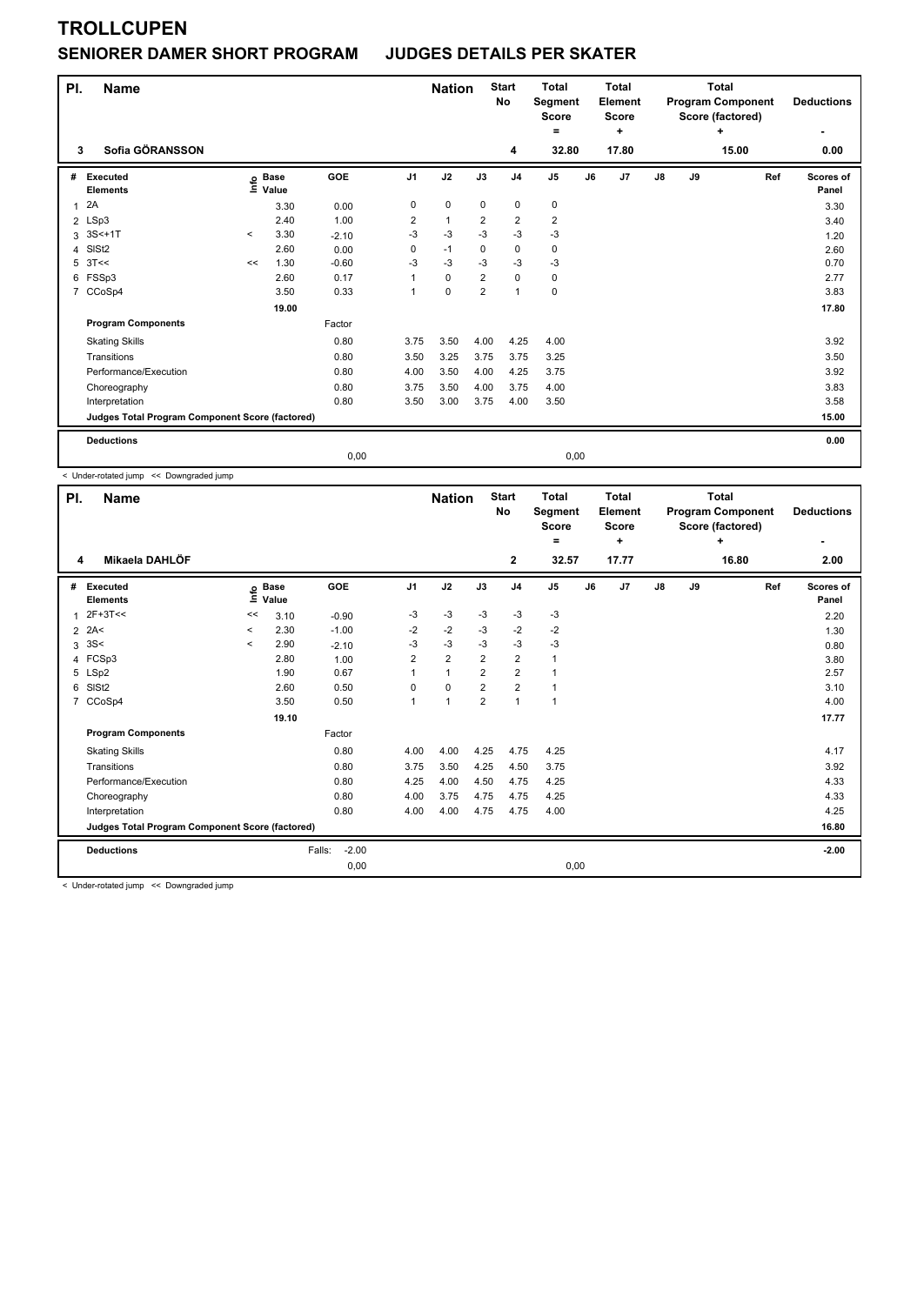## **SENIORER DAMER SHORT PROGRAM JUDGES DETAILS PER SKATER**

| PI.            | <b>Name</b>                                            |            |                   |                   |                | <b>Nation</b> |                         | <b>Start</b><br>No | <b>Total</b><br>Segment |    | <b>Total</b><br><b>Element</b> |    |    | <b>Total</b><br><b>Program Component</b> |     | <b>Deductions</b>  |
|----------------|--------------------------------------------------------|------------|-------------------|-------------------|----------------|---------------|-------------------------|--------------------|-------------------------|----|--------------------------------|----|----|------------------------------------------|-----|--------------------|
|                |                                                        |            |                   |                   |                |               |                         |                    | <b>Score</b>            |    | <b>Score</b>                   |    |    | Score (factored)                         |     |                    |
|                |                                                        |            |                   |                   |                |               |                         |                    | $=$                     |    | ÷                              |    |    | +                                        |     |                    |
| 5              | Susanna FRYDÉN                                         |            |                   |                   |                |               |                         | 10                 | 31.62                   |    | 16.90                          |    |    | 15.72                                    |     | 1.00               |
| #              | Executed<br><b>Elements</b>                            |            | e Base<br>⊆ Value | GOE               | J <sub>1</sub> | J2            | J3                      | J <sub>4</sub>     | $\mathsf{J}5$           | J6 | J7                             | J8 | J9 |                                          | Ref | Scores of<br>Panel |
| 1              | 2A                                                     |            | 3.30              | 0.00              | $\mathbf{1}$   | 0             | 0                       | 0                  | $\mathbf 0$             |    |                                |    |    |                                          |     | 3.30               |
| $\overline{2}$ | 3S                                                     |            | 4.20              | $-1.63$           | $-2$           | $-2$          | -3                      | $-2$               | $-3$                    |    |                                |    |    |                                          |     | 2.57               |
|                | 3 CCoSp3                                               |            | 3.00              | 0.33              | 0              | $\Omega$      | 2                       | $\mathbf{1}$       | $\mathbf{1}$            |    |                                |    |    |                                          |     | 3.33               |
| $\overline{4}$ | 3T+COMBO                                               |            | 4.10              | $-2.10$           | $-3$           | $-3$          | -3                      | $-3$               | $-3$                    |    |                                |    |    |                                          |     | 2.00               |
|                | 5 LSp1                                                 |            | 1.50              | $-0.20$           | $-1$           | $-1$          | $\mathbf{1}$            | 0                  | $-1$                    |    |                                |    |    |                                          |     | 1.30               |
|                | 6 SISt1                                                |            | 1.80              | 0.00              | $-1$           | $\mathbf 0$   | 0                       | $\mathbf{1}$       | $\pmb{0}$               |    |                                |    |    |                                          |     | 1.80               |
|                | 7 FSSp3                                                |            | 2.60              | 0.00              | $\mathbf 0$    | $\mathbf 0$   | 0                       | 1                  | $\mathbf 0$             |    |                                |    |    |                                          |     | 2.60               |
|                |                                                        |            | 20.50             |                   |                |               |                         |                    |                         |    |                                |    |    |                                          |     | 16.90              |
|                | <b>Program Components</b>                              |            |                   | Factor            |                |               |                         |                    |                         |    |                                |    |    |                                          |     |                    |
|                | <b>Skating Skills</b>                                  |            |                   | 0.80              | 4.25           | 3.25          | 4.00                    | 4.25               | 4.00                    |    |                                |    |    |                                          |     | 4.08               |
|                | Transitions                                            |            |                   | 0.80              | 3.75           | 3.25          | 4.00                    | 4.00               | 3.50                    |    |                                |    |    |                                          |     | 3.75               |
|                | Performance/Execution                                  |            |                   | 0.80              | 4.25           | 3.50          | 4.25                    | 4.25               | 3.75                    |    |                                |    |    |                                          |     | 4.08               |
|                | Choreography                                           |            |                   | 0.80              | 4.00           | 3.50          | 4.25                    | 4.00               | 3.75                    |    |                                |    |    |                                          |     | 3.92               |
|                | Interpretation                                         |            |                   | 0.80              | 4.00           | 3.50          | 4.25                    | 4.00               | 3.50                    |    |                                |    |    |                                          |     | 3.83               |
|                | <b>Judges Total Program Component Score (factored)</b> |            |                   |                   |                |               |                         |                    |                         |    |                                |    |    |                                          |     | 15.72              |
|                |                                                        |            |                   |                   |                |               |                         |                    |                         |    |                                |    |    |                                          |     |                    |
|                | <b>Deductions</b>                                      |            |                   | $-1.00$<br>Falls: |                |               |                         |                    |                         |    |                                |    |    |                                          |     | $-1.00$            |
|                |                                                        |            |                   | 0,00              |                |               |                         |                    | 0,00                    |    |                                |    |    |                                          |     |                    |
|                |                                                        |            |                   |                   |                |               |                         |                    |                         |    |                                |    |    |                                          |     |                    |
|                |                                                        |            |                   |                   |                |               |                         |                    |                         |    |                                |    |    |                                          |     |                    |
| PI.            | <b>Name</b>                                            |            |                   |                   |                | <b>Nation</b> |                         | <b>Start</b>       | <b>Total</b>            |    | <b>Total</b>                   |    |    | <b>Total</b>                             |     |                    |
|                |                                                        |            |                   |                   |                |               |                         | No                 | Segment                 |    | <b>Element</b>                 |    |    | <b>Program Component</b>                 |     | <b>Deductions</b>  |
|                |                                                        |            |                   |                   |                |               |                         |                    | <b>Score</b><br>$=$     |    | Score<br>٠                     |    |    | Score (factored)<br>÷                    |     |                    |
| 6              | <b>Fredrica LASOME</b>                                 |            |                   |                   |                |               |                         | 8                  | 31.56                   |    | 16.30                          |    |    | 15.26                                    |     | 0.00               |
|                |                                                        |            |                   |                   |                |               |                         |                    |                         |    |                                |    |    |                                          |     |                    |
| #              | Executed                                               |            |                   | GOE               | J <sub>1</sub> | J2            | J3                      | J <sub>4</sub>     | J <sub>5</sub>          | J6 | J7                             | J8 | J9 |                                          | Ref | Scores of          |
|                | <b>Elements</b>                                        |            | e Base<br>⊆ Value |                   |                |               |                         |                    |                         |    |                                |    |    |                                          |     | Panel              |
| 1              | 2A<<                                                   | <<         | 1.10              | $-0.60$           | $-3$           | $-3$          | $-3$                    | $-3$               | -3                      |    |                                |    |    |                                          |     | 0.50               |
|                | 2 3S<+2T                                               | $\epsilon$ | 4.20              | $-1.17$           | $-1$           | $-1$          | $-2$                    | $-2$               | $-2$                    |    |                                |    |    |                                          |     | 3.03               |
| 3              | LSp2                                                   |            | 1.90              | 0.17              | $\mathsf 0$    | $\pmb{0}$     | $\mathbf{1}$            | $\pmb{0}$          | $\mathbf{1}$            |    |                                |    |    |                                          |     | 2.07               |
| 4              | 3Lo<<                                                  | <<         | 1.80              | $-0.80$           | $-2$           | $-2$          | $-3$                    | $-3$               | $-3$                    |    |                                |    |    |                                          |     | 1.00               |
|                | 5 FSSp3                                                |            | 2.60              | 0.50              | $\mathsf 0$    | $\mathbf{1}$  | $\mathbf{1}$            | 1                  | $\mathbf{1}$            |    |                                |    |    |                                          |     | 3.10               |
| 6              | SISt <sub>2</sub>                                      |            | 2.60              | 0.00              | $\mathbf 0$    | $\pmb{0}$     | 0                       | 0                  | $\pmb{0}$               |    |                                |    |    |                                          |     | 2.60               |
|                | 7 CCoSp4                                               |            | 3.50              | 0.50              | $\mathbf{1}$   | $\mathbf{1}$  | $\overline{\mathbf{c}}$ | $\mathbf{1}$       | $\mathbf 0$             |    |                                |    |    |                                          |     | 4.00               |
|                |                                                        |            | 17.70             |                   |                |               |                         |                    |                         |    |                                |    |    |                                          |     | 16.30              |
|                | <b>Program Components</b>                              |            |                   | Factor            |                |               |                         |                    |                         |    |                                |    |    |                                          |     |                    |
|                | <b>Skating Skills</b>                                  |            |                   | 0.80              | 4.25           | 3.75          | 3.75                    | 4.25               | 4.25                    |    |                                |    |    |                                          |     | 4.08               |
|                | Transitions                                            |            |                   | 0.80              | 3.75           | 3.50          | 3.50                    | 3.75               | 3.25                    |    |                                |    |    |                                          |     | 3.58               |
|                | Performance/Execution                                  |            |                   | 0.80              | 4.25           | 4.00          | 4.00                    | 4.00               | 3.50                    |    |                                |    |    |                                          |     | 4.00               |
|                | Choreography                                           |            |                   | 0.80              | 4.25           | 3.75          | 3.50                    | 3.75               | 3.50                    |    |                                |    |    |                                          |     | 3.67               |
|                | Interpretation                                         |            |                   | 0.80              | 4.00           | 3.75          | 3.50                    | 4.25               | 3.25                    |    |                                |    |    |                                          |     | 3.75               |
|                | Judges Total Program Component Score (factored)        |            |                   |                   |                |               |                         |                    |                         |    |                                |    |    |                                          |     | 15.26              |
|                |                                                        |            |                   |                   |                |               |                         |                    |                         |    |                                |    |    |                                          |     |                    |
|                | <b>Deductions</b>                                      |            |                   | 0,00              |                |               |                         |                    | 0,00                    |    |                                |    |    |                                          |     | 0.00               |

< Under-rotated jump << Downgraded jump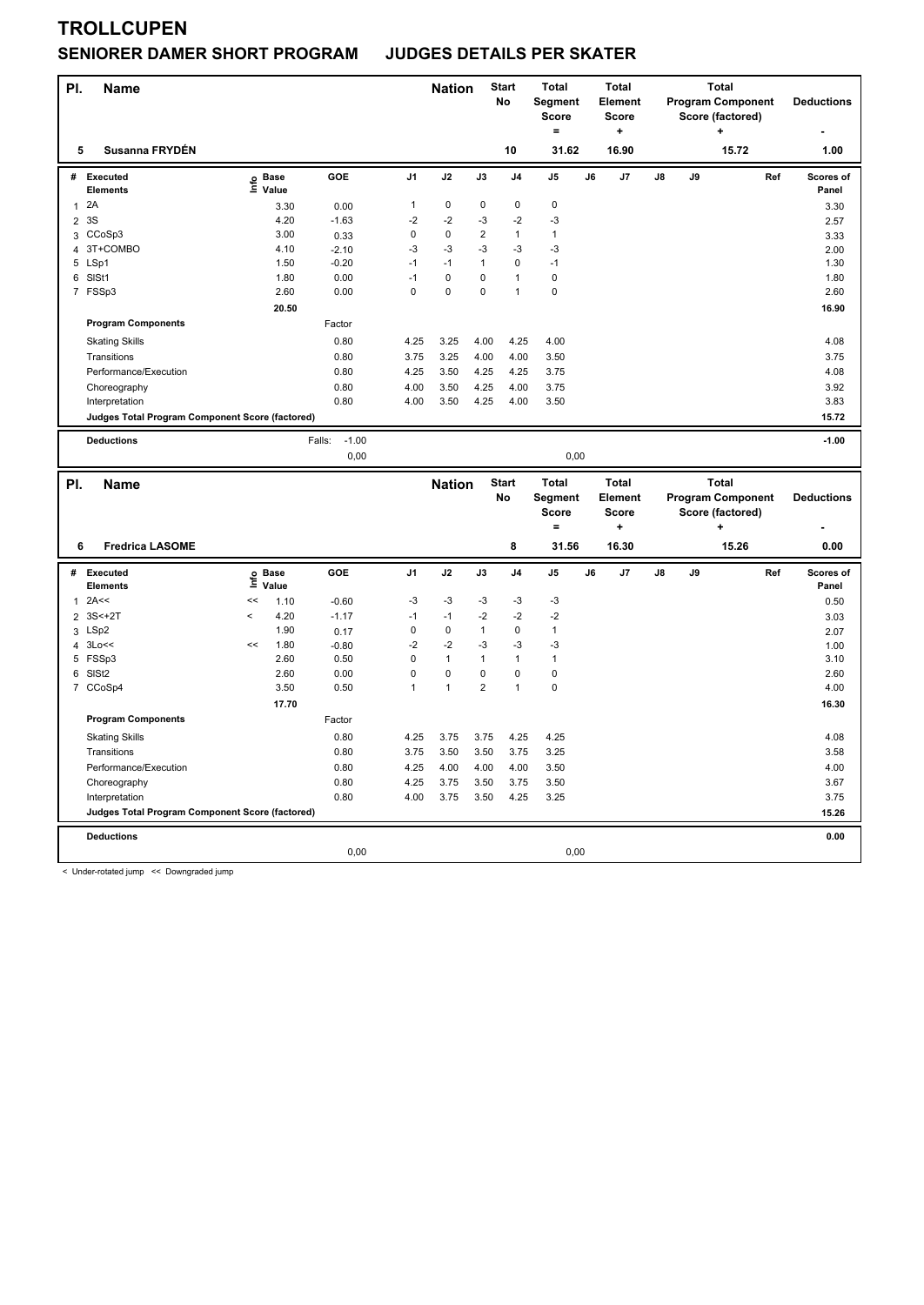### **SENIORER DAMER SHORT PROGRAM JUDGES DETAILS PER SKATER**

| PI.            | <b>Name</b><br><b>Emelie FAGERLIND</b>          |          |                      |         |                | <b>Nation</b> |              | <b>Start</b><br>No | <b>Total</b><br>Segment<br>Score<br>Ξ. |    | <b>Total</b><br><b>Element</b><br><b>Score</b><br>÷ |               | <b>Total</b><br><b>Program Component</b><br>Score (factored) | <b>Deductions</b> |                    |
|----------------|-------------------------------------------------|----------|----------------------|---------|----------------|---------------|--------------|--------------------|----------------------------------------|----|-----------------------------------------------------|---------------|--------------------------------------------------------------|-------------------|--------------------|
| 7              |                                                 |          |                      |         |                |               |              | 3                  | 30.99                                  |    | 16.63                                               |               |                                                              | 14.36             | 0.00               |
| #              | Executed<br><b>Elements</b>                     | lnfo     | <b>Base</b><br>Value | GOE     | J <sub>1</sub> | J2            | J3           | J <sub>4</sub>     | J <sub>5</sub>                         | J6 | J <sub>7</sub>                                      | $\mathsf{J}8$ | J9                                                           | Ref               | Scores of<br>Panel |
| 1              | 2A                                              |          | 3.30                 | 0.33    | 0              | $\mathbf{1}$  | $\mathbf{1}$ | 0                  | 1                                      |    |                                                     |               |                                                              |                   | 3.63               |
| $\overline{2}$ | $3S < +2T$                                      | $\hat{}$ | 4.20                 | $-1.40$ | $-2$           | $-2$          | $-2$         | $-2$               | $-2$                                   |    |                                                     |               |                                                              |                   | 2.80               |
| 3              | FCSp2                                           |          | 2.30                 | 0.00    | 0              | $\mathbf{1}$  | $\mathbf 0$  | $\mathbf 0$        | $\mathbf 0$                            |    |                                                     |               |                                                              |                   | 2.30               |
| 4              | 2Lo                                             |          | 1.80                 | $-0.90$ | $-3$           | $-3$          | $-3$         | $-3$               | $-3$                                   |    |                                                     |               |                                                              |                   | 0.90               |
| 5              | CCoSp4                                          |          | 3.50                 | 0.00    | $\Omega$       | $\mathbf{1}$  | $\mathbf 0$  | $\mathbf 0$        | 0                                      |    |                                                     |               |                                                              |                   | 3.50               |
|                | 6 LSp2                                          |          | 1.90                 | 0.00    | 0              | $\mathbf 0$   |              | $\mathbf 0$        | $\mathbf 0$                            |    |                                                     |               |                                                              |                   | 1.90               |
| $\overline{7}$ | SISt1                                           |          | 1.80                 | $-0.20$ | 0              | $-1$          | $\Omega$     | $-1$               | $-1$                                   |    |                                                     |               |                                                              |                   | 1.60               |
|                |                                                 |          | 18.80                |         |                |               |              |                    |                                        |    |                                                     |               |                                                              |                   | 16.63              |
|                | <b>Program Components</b>                       |          |                      | Factor  |                |               |              |                    |                                        |    |                                                     |               |                                                              |                   |                    |
|                | <b>Skating Skills</b>                           |          |                      | 0.80    | 3.75           | 3.50          | 4.25         | 4.00               | 3.50                                   |    |                                                     |               |                                                              |                   | 3.75               |
|                | Transitions                                     |          |                      | 0.80    | 3.25           | 3.25          | 3.75         | 3.75               | 3.00                                   |    |                                                     |               |                                                              |                   | 3.42               |
|                | Performance/Execution                           |          |                      | 0.80    | 3.75           | 3.50          | 4.00         | 3.75               | 3.50                                   |    |                                                     |               |                                                              |                   | 3.67               |
|                | Choreography                                    |          |                      | 0.80    | 3.50           | 3.50          | 4.00         | 4.00               | 3.50                                   |    |                                                     |               |                                                              |                   | 3.67               |
|                | Interpretation                                  |          |                      | 0.80    | 3.25           | 3.00          | 3.75         | 3.75               | 3.25                                   |    |                                                     |               |                                                              |                   | 3.42               |
|                | Judges Total Program Component Score (factored) |          |                      |         |                |               |              |                    |                                        |    |                                                     |               |                                                              |                   | 14.36              |
|                | <b>Deductions</b>                               |          |                      |         |                |               |              |                    |                                        |    |                                                     |               |                                                              |                   | 0.00               |
|                |                                                 |          |                      | 0,00    |                |               |              |                    | 0,00                                   |    |                                                     |               |                                                              |                   |                    |

< Under-rotated jump

| PI.            | <b>Name</b>                                     |      |                      |         |                | <b>Nation</b> |              | <b>Start</b><br>No | <b>Total</b><br>Segment<br><b>Score</b><br>۰ |    | <b>Total</b><br>Element<br><b>Score</b><br>÷ |               | <b>Total</b><br><b>Program Component</b><br>Score (factored) | <b>Deductions</b> |                    |
|----------------|-------------------------------------------------|------|----------------------|---------|----------------|---------------|--------------|--------------------|----------------------------------------------|----|----------------------------------------------|---------------|--------------------------------------------------------------|-------------------|--------------------|
| 8              | <b>Emma ERIKSSON</b>                            |      |                      |         |                |               |              | 7                  | 28.93                                        |    | 15.33                                        |               |                                                              | 13.60             | 0.00               |
| #              | Executed<br><b>Elements</b>                     | ١nf٥ | <b>Base</b><br>Value | GOE     | J <sub>1</sub> | J2            | J3           | J <sub>4</sub>     | J <sub>5</sub>                               | J6 | J7                                           | $\mathsf{J}8$ | J9                                                           | Ref               | Scores of<br>Panel |
| $\overline{1}$ | 2A                                              |      | 3.30                 | 0.33    | $\mathbf{1}$   | $\mathbf{1}$  | $\mathbf{1}$ | 0                  | $\pmb{0}$                                    |    |                                              |               |                                                              |                   | 3.63               |
| $\overline{2}$ | 3S                                              |      | 4.20                 | $-0.70$ | $-1$           | 0             | -3           | $-1$               | $-1$                                         |    |                                              |               |                                                              |                   | 3.50               |
| 3              | FSSp3                                           |      | 2.60                 | 0.00    | $-1$           | 0             | 0            | 0                  | 0                                            |    |                                              |               |                                                              |                   | 2.60               |
| 4              | 3T<<+COMBO                                      | <<   | 1.30                 | $-0.60$ | $-3$           | $-3$          | $-3$         | $-3$               | $-3$                                         |    |                                              |               |                                                              |                   | 0.70               |
| 5              | LSp1                                            |      | 1.50                 | $-0.20$ | $-1$           | $\Omega$      | $-1$         | 0                  | $-1$                                         |    |                                              |               |                                                              |                   | 1.30               |
| 6              | CCoSp1                                          |      | 2.00                 | $-0.20$ | $-1$           | $-1$          | $\Omega$     | 0                  | $-1$                                         |    |                                              |               |                                                              |                   | 1.80               |
| $\overline{7}$ | SISt1                                           |      | 1.80                 | 0.00    | 0              | $-1$          | 0            | $\Omega$           | $\pmb{0}$                                    |    |                                              |               |                                                              |                   | 1.80               |
|                |                                                 |      | 16.70                |         |                |               |              |                    |                                              |    |                                              |               |                                                              |                   | 15.33              |
|                | <b>Program Components</b>                       |      |                      | Factor  |                |               |              |                    |                                              |    |                                              |               |                                                              |                   |                    |
|                | <b>Skating Skills</b>                           |      |                      | 0.80    | 3.50           | 3.00          | 4.25         | 3.75               | 3.50                                         |    |                                              |               |                                                              |                   | 3.58               |
|                | Transitions                                     |      |                      | 0.80    | 3.25           | 2.75          | 3.75         | 3.50               | 3.00                                         |    |                                              |               |                                                              |                   | 3.25               |
|                | Performance/Execution                           |      |                      | 0.80    | 3.50           | 3.25          | 3.75         | 3.50               | 3.25                                         |    |                                              |               |                                                              |                   | 3.42               |
|                | Choreography                                    |      |                      | 0.80    | 3.75           | 3.25          | 4.00         | 3.50               | 3.50                                         |    |                                              |               |                                                              |                   | 3.58               |
|                | Interpretation                                  |      |                      | 0.80    | 3.25           | 3.00          | 3.75         | 3.25               | 3.00                                         |    |                                              |               |                                                              |                   | 3.17               |
|                | Judges Total Program Component Score (factored) |      |                      |         |                |               |              |                    |                                              |    |                                              |               |                                                              |                   | 13.60              |
|                | <b>Deductions</b>                               |      |                      |         |                |               |              |                    |                                              |    |                                              |               |                                                              |                   | 0.00               |
|                |                                                 |      |                      | 0,00    |                |               |              |                    | 0,00                                         |    |                                              |               |                                                              |                   |                    |

<< Downgraded jump